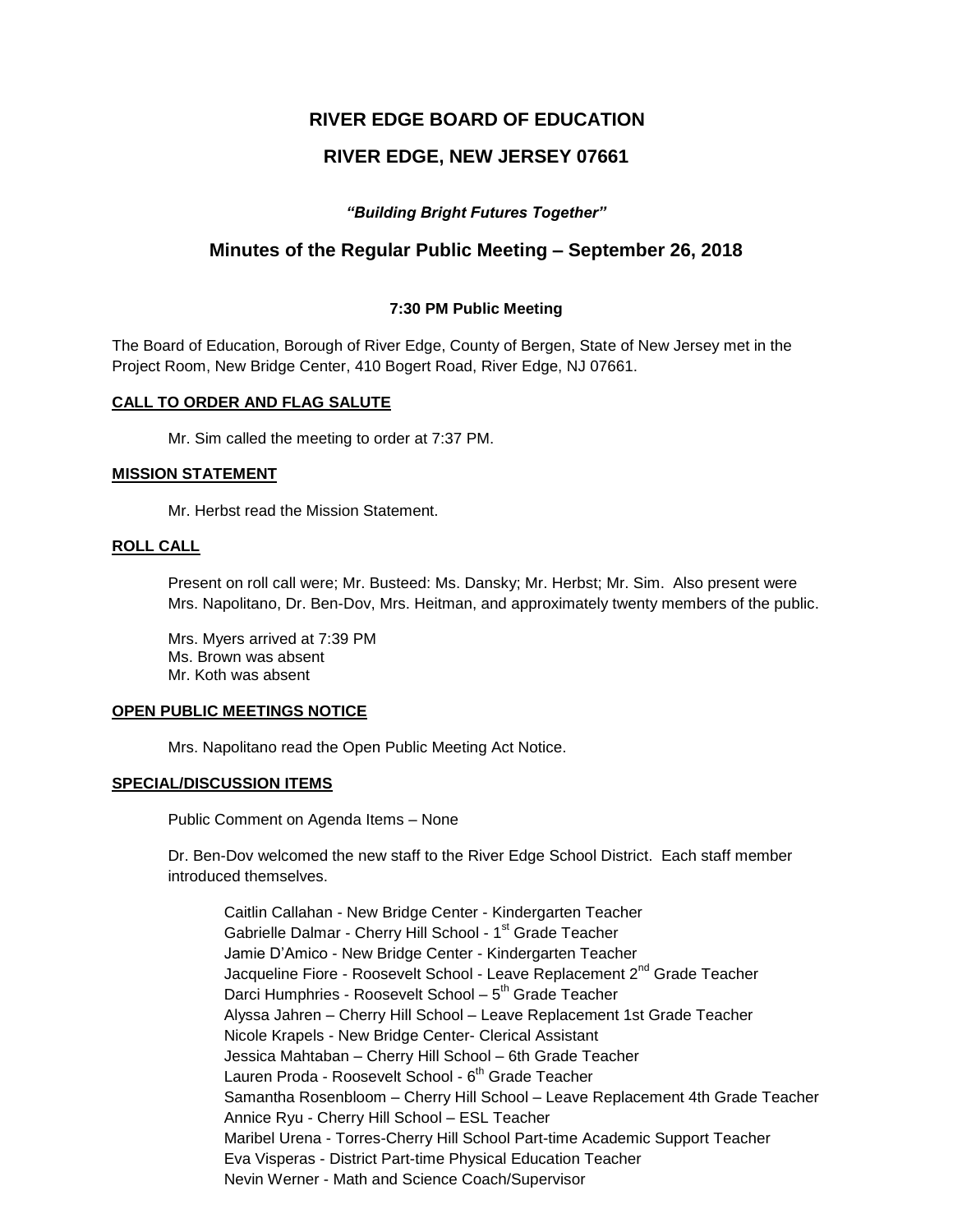Roosevelt School Gymnasium Air-Conditioning – Joe DiCara and Rodney Watkins from DiCara/Rubino Architects

Mr. DiCara, from DiCara/Rubino Architects, spoke to the board regarding the HVAC upgrade in the Roosevelt School Gymnasium. He reviewed the three options they will have. Option 1: replace acoustical ceiling and light fixtures after new work, option 2: exposed ceiling and ductwork with pendant hung fixtures, option 3: reuse existing ductwork. He also went over the project schedules for time frames and costs for each option. Mr. DiCara stated he should know by next Thursday if the existing ductwork is good or needs to be replaced. He also answered all questions that the board members had asked him.

## **REPORTS**

## **SUPERINTENDENT**

Dr. Ben-Dov reported on the following:

- Student Growth Objectives (SGO's) have to be completed by the middle of October and submitted by the end of October
- We are reviewing the trends of PARCC and the interventions. PARCC is looking good, but there are things we can always improve. The PARCC presentation will be at the October 3<sup>rd</sup> board meeting presented by Dr. Ben-Dov and Ms. Christine Moran.
- There was a  $2<sup>nd</sup>$  Cup of Coffee meeting today. Parents were very interested in our process of hiring, Liberty Science Center, and our ESL population. This was a very supportive and interested group.
- Candidates Night is facilitated by the PTO through the League of Women Voters. They have tentatively scheduled their event for Monday, October  $29<sup>th</sup>$ . They requested information from Mrs. Napolitano about the candidates so that they could contact them. Their guideline is that four out of the five candidates must be present to hold this event.
- Dr. Ben-Dov, Mrs. Napolitano, and Ms. Moran attended an informational session on Quality Single Accountability Continuum (QSAC) on Monday. Dr. Ben-Dov stated the level of detail they are requesting is unbelievable. We received a date of monitoring of February  $1<sup>st</sup>$ . The facility monitoring will happen before that in the early part of fall. Dr. Ben-Dov believes our curriculum is in decent shape due to all of the work the teachers and administrators have invested. Dr. Ben-Dov is committed to working everyday with whoever is required regarding QSAC. She will go over every indicator of the QSAC manual.
- There are ongoing discussions with the Oradell, River Edge, and River Dell Superintendents for coordinating a variety of things. Dr. Ben-Dov has spoken to both Superintendents today and found out Oradell is seeing some future developments and are interested in a demographic study with all three districts. Dr. Ben-Dov told them she would like to wait until the new development in River Edge is completed. She said having a demographic study now won't serve us well. The demographic study will probably take place next year.
- Dr.-Dov attended a meeting organized by the NJEA and Prosecutors office. The idea is to bring together Superintendents and the Association Leaders. Ms. O'Keefe could not attend this meeting so Mrs. Naimaister went instead. The topic of this meeting was Active Shooter. The S.W.A.T. team and a mental health person presented and Dr. Ben-Dov is considering bringing in both to our district.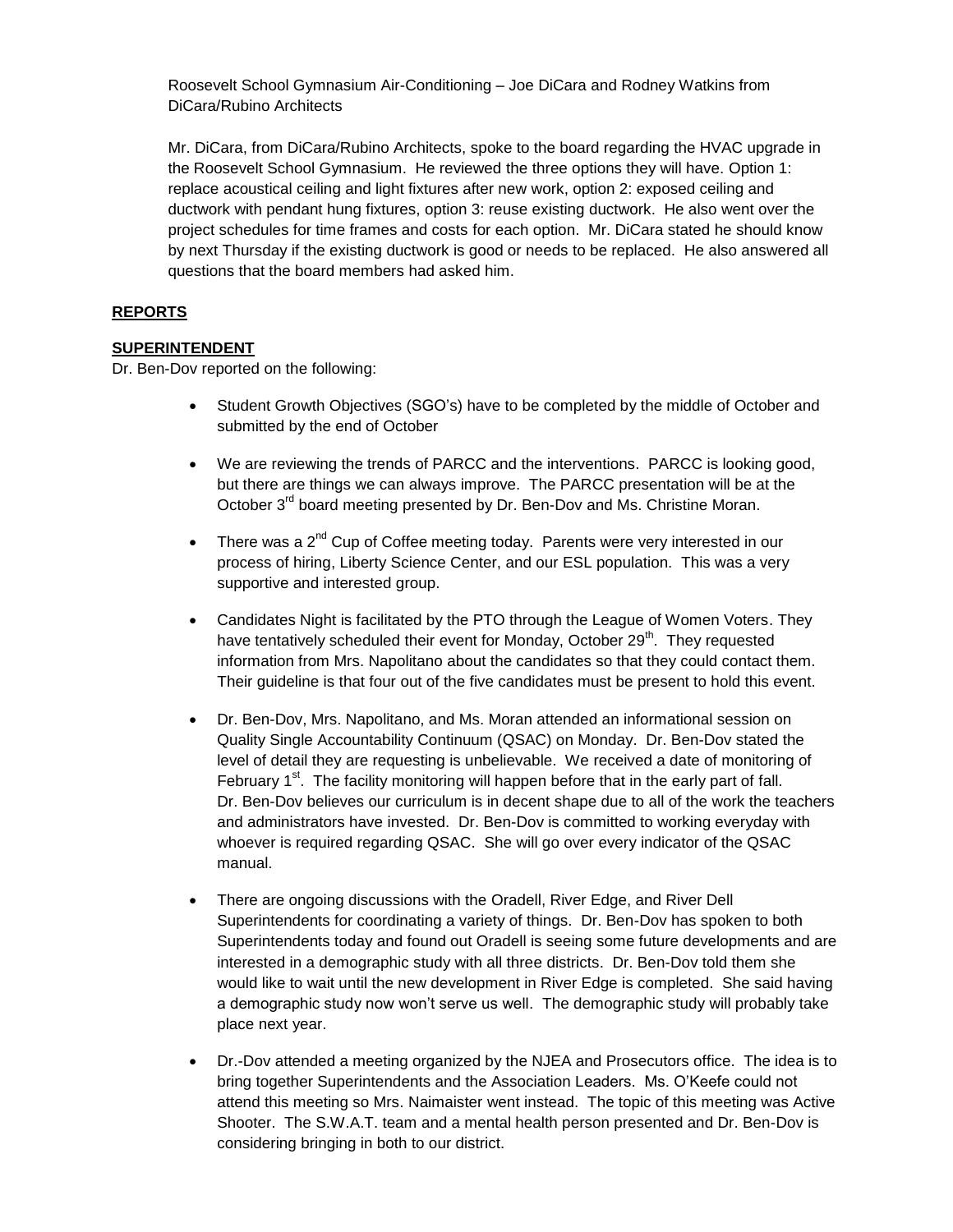Dr. Ben-Dov shared some good news. She stated Mrs. Napolitano brought Columbia Bank to the district last year and found out Columbia Bank wanted to meet with them to possibly offer us a grant. When they met last week the Bank asked them what they wanted to do as far as a project. Dr. Ben-Dov told them preventative measures regarding security such as mental health training for teachers and additional cameras. She was told she needs to do this through a foundation. Mrs. Napolitano contacted REEF and REEF will get a letter ready for the proposal. The Bank liked the proposed topics and offered the district \$15,000. Dr. Ben-Dov thanked Mrs. Napolitano for connecting the district with this bank.

## **PRINCIPAL**

Mrs. Heitman reported on the following:

- The 2018-2019 school year had a great start. We are enjoying our first full week of school.
- The PTO Welcome Back Tea Meeting was held on Friday, September 7th and Lieutenant Mike Walker spoke about traffic.
- Teachers are setting the tone, getting to know their students, and establishing the classroom community.
- Back to School Night at both schools was held on Thursday, September 20th. The teachers did a great job and it was well attended.
- Mrs. Kuruc held her SEPAG meeting on Monday, September 24<sup>th</sup>. It was a great turnout.
- There was a Fire Assembly today for all grades at Cherry Hill School
- We are looking forward to the Week of Respect which will be October 1-October 5. The counselors have been working on agendas for this week.
- Author, Janet Wong will visit Cherry Hill School on Tuesday, October  $9<sup>th</sup>$ . All the Administrators are going to read a poem a week. Mrs. Heitman ended her report with reading the poem "Your Teacher."

## **BOARD SECRETARY**

Mrs. Napolitano reported on the following:

- There is a resolution on tonight's agenda to approve the new phone system for the district. The proposal is for a unified communication system for River Edge from Shore Tel Voip phone system for the main office and comprehensive system that enhances how we communicate including phones in classrooms, ability to move extensions with users, make announcements over phones to either and/or both schools, alert administrators to 911 calls with location, voice messages linked to email, room to room calling, and maintenance of phones including upgrading as they become available.
- Mrs. Napolitano has been working with Mr. DiCara and Mr. Watkins on the Roosevelt School air-conditioning project.
- Mrs. Napolitano asked the board to let her know the status of them attending the NJSBA **Convention**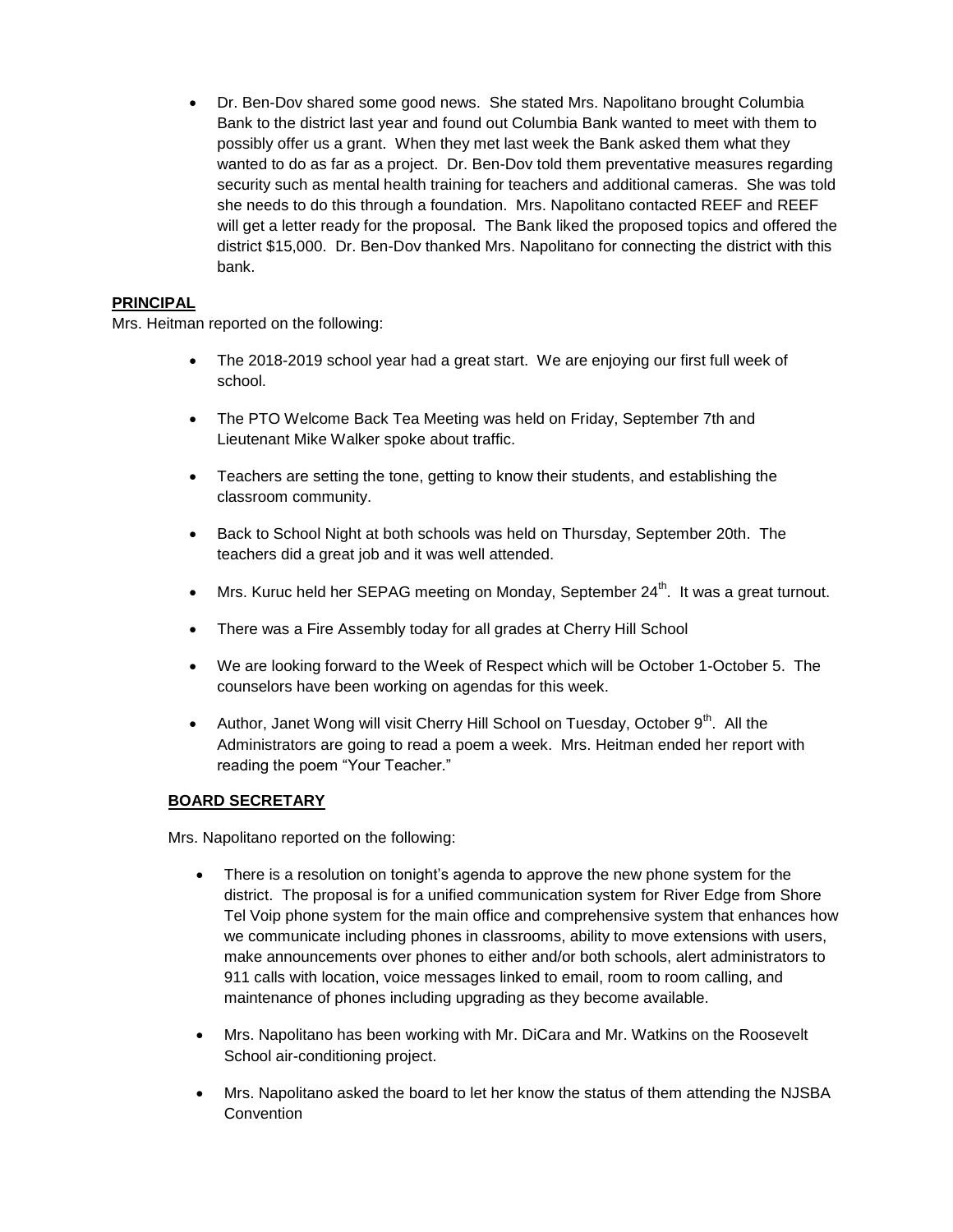## **PRESIDENT**

Mrs. Myers reported on the following:

- Mrs. Myers met with the Mayor and they spoke about the Interlocal Agreement. He hopes to have it completed by the end of October. The Mayor told Mrs. Myers the Borough received grant money that they may use to make alternations to parking on Bogert Road by the apartments. They also spoke about the possibility of moving the voting out of our schools. The Mayor is still looking into this.
- They will discuss the River Edge Community Center at the October  $9<sup>th</sup>$  Mayor and Council Meeting. Mrs. Myers asked if any board members would like to go to the meeting in support of the River Edge Board of Education.

## **COMMITTEES**

 Ms. Dansky stated one of our policies was pulled off of the agenda tonight for its second reading. Policy number 5141.8, Sports Related Concussion and Head Injury, was pulled based on additional language we just received from our attorney. We will re-approve the policy at a later date.

## **MOTIONS TO BE ACTED UPON**

## **A. ADMINISTRATION/POLICY**

**1**. That the Board of Education approve the Minutes of September 12, 2018.

Motion by Ms. Dansky Seconded by Mr. Herbst

Ayes: Mr. Busteed, Ms. Dansky, Mr. Herbst, Mrs. Myers, Mr. Sim Nays: None

- **2**. That the Board of Education approve the list on file in the district office of pupil records maintained in the district for the 2018-2019 school year. (Addendum)
- **3**. That the Board of Education accept the District Nursing Services Plan for the 2018-2019 school year.
- **4**. That the Board of Education approve the authorization of the submission of the ESEA application for Fiscal Year 2019, and accepts the grant award of these funds upon the subsequent approval of the Fiscal Year 2019 ESEA Application.

| Grants                     |  |  |
|----------------------------|--|--|
| Title 1                    |  |  |
| \$73,922                   |  |  |
| <b>Title II</b>            |  |  |
| River Edge-\$8,745         |  |  |
| Non-Public-\$8,699         |  |  |
| Total-\$17,444             |  |  |
| <b>Title III</b>           |  |  |
| River Edge-\$24,151        |  |  |
| Non-Public-\$2,109         |  |  |
| Total-\$26,260             |  |  |
| <b>Title III Immigrant</b> |  |  |
| River Edge-\$4,334         |  |  |
| Non-Public-\$703           |  |  |
| Total-\$5,037              |  |  |
| <b>Title IV</b>            |  |  |
| River Edge-\$5,013         |  |  |
| Non-Public-\$4,987         |  |  |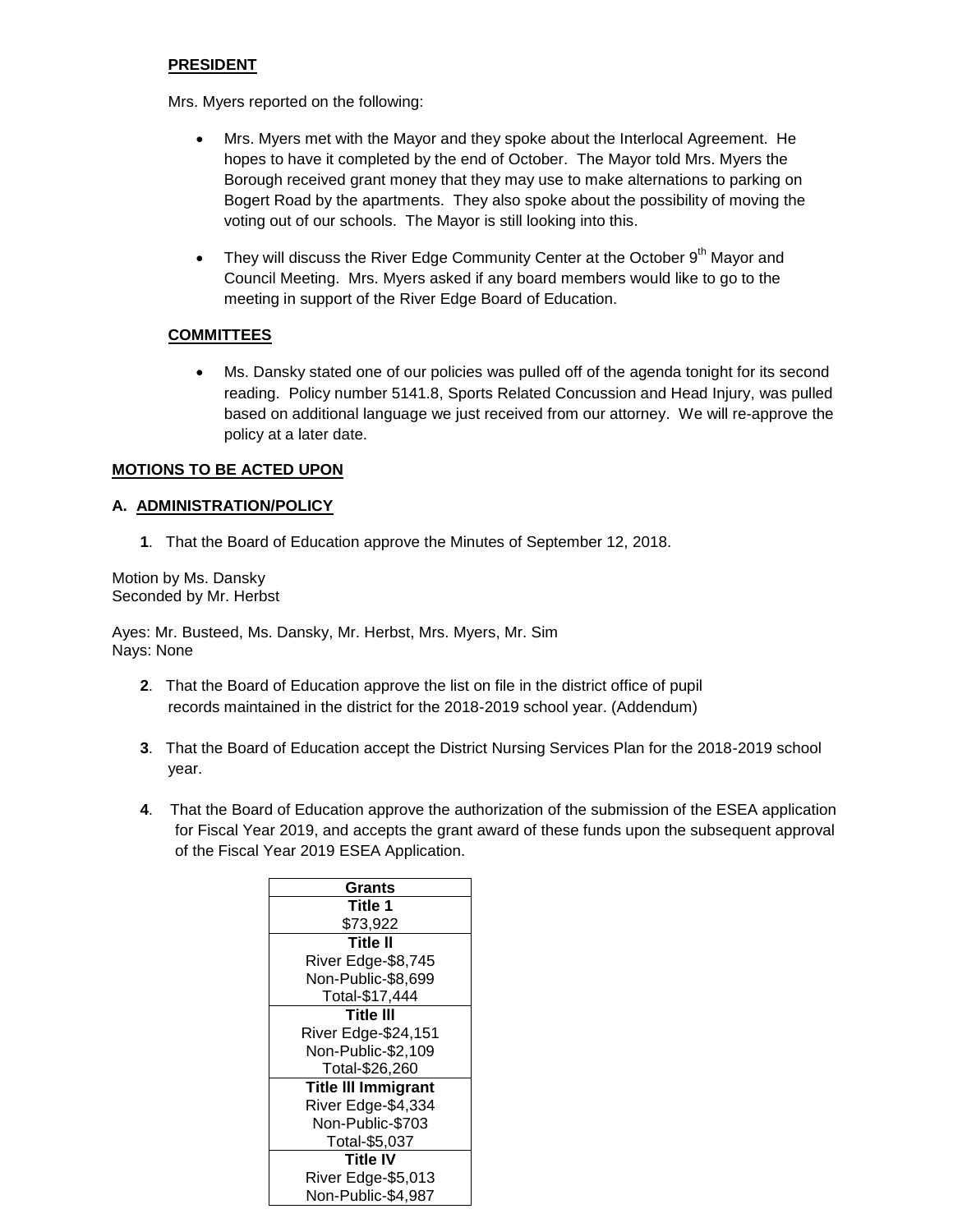Total-\$10,000

**5**. That the Board of Education approve the Second Reading of the following policies:

| Policy #          | <b>Title</b>                                             |  |  |
|-------------------|----------------------------------------------------------|--|--|
| 4112.4/4212.4     | <b>Employee Health</b>                                   |  |  |
| 4112.4/4212.4R    | <b>Exposure Control Plan Regulation</b>                  |  |  |
| 4112.4/4212.4R    | Physical Examination                                     |  |  |
| 4112.8            | Nepotism                                                 |  |  |
| 4111.1            | NonDiscrimination/Affirmative Action                     |  |  |
| 4211.1R           | NonDiscrimination/Affirmative Action<br>Regulation       |  |  |
| 4119.23/4219.23   | Employee Substance Abuse                                 |  |  |
| 4116              | <b>Evaluation of Teaching Staff Members</b>              |  |  |
| 4211              | Recruitment, Selection and Hiring - Non-<br>Certificated |  |  |
| 5113              | Attendance, Absences, and Excuses                        |  |  |
| $51\overline{14}$ | <b>Suspension and Expulsion</b>                          |  |  |
| 5125              | <b>Student Records</b>                                   |  |  |
| 5127              | <b>Commencement Activities</b>                           |  |  |
| 5131              | Conduct/Discipline                                       |  |  |
| 5131.5            | Violence and Vandalism                                   |  |  |
| 5131.5/7R         | Violence and Weapons Regulation                          |  |  |
| 5142              | <b>Student Safety</b>                                    |  |  |
| 5145.11           | Questioning and Apprehension                             |  |  |
| 6010              | <b>Goals and Objectives</b>                              |  |  |
| 6142.2            | English As A Second Language: Bilingual<br>Programs      |  |  |
| 6142.12           | Career and Technical Education                           |  |  |
| 6145              | <b>Extracurricular Activities</b>                        |  |  |
| 6146              | <b>Graduation Requirements</b>                           |  |  |
| 6146.2            | Promotion/Retention                                      |  |  |
| 6147              | <b>Standards of Proficiency</b>                          |  |  |
| 6153              | <b>Field Trip</b>                                        |  |  |
| 6160              | <b>Instructional Services and Resources</b>              |  |  |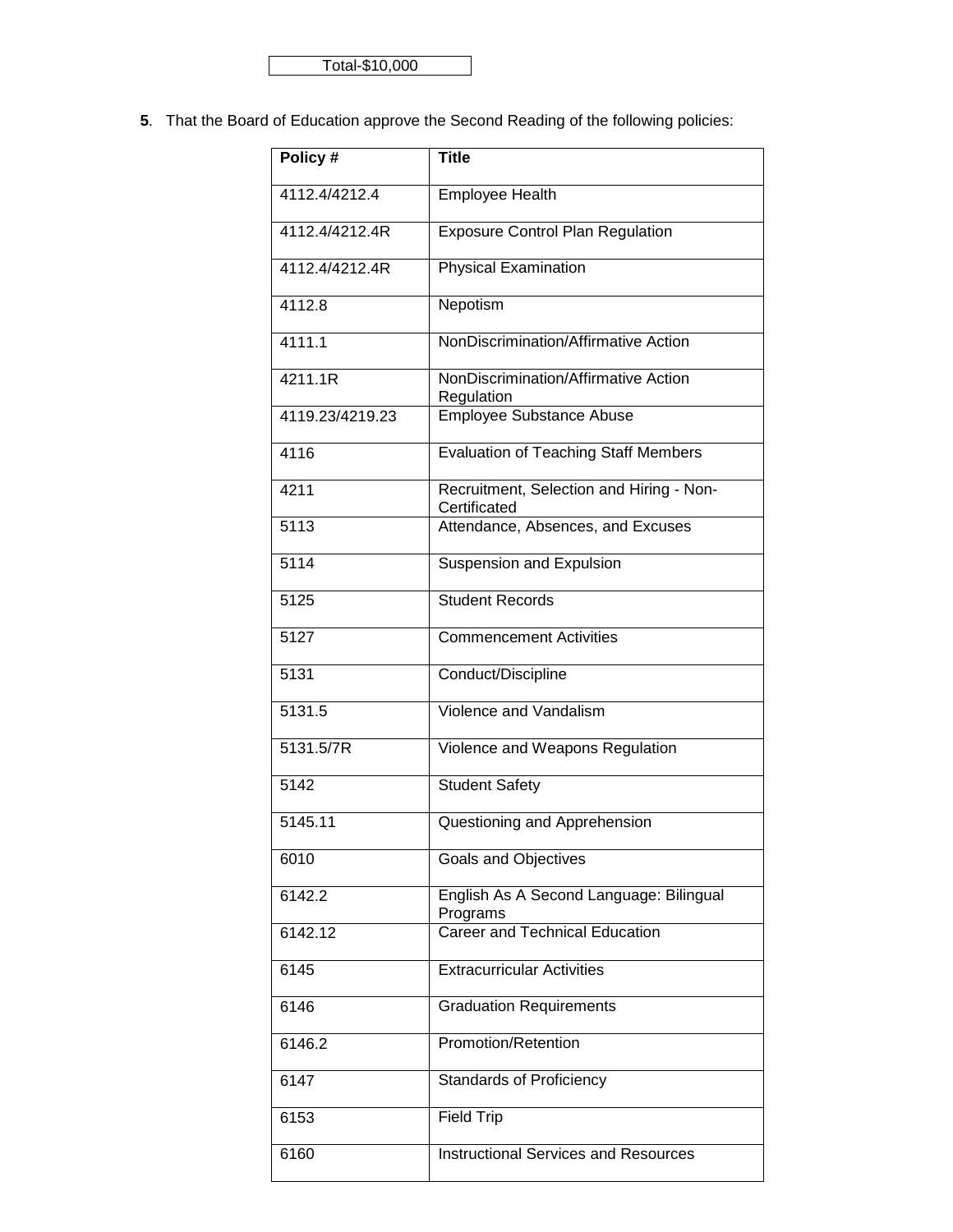| 6162.4 | <b>Community Resources</b>                                                  |
|--------|-----------------------------------------------------------------------------|
| 6162.5 | Research                                                                    |
| 6164.1 | Intervention and Referral Services for<br><b>General Education Students</b> |
| 6171.1 | Remedial Instruction                                                        |
| 6171.3 | Title l                                                                     |

Motion by Mr. Herbst Seconded by Mr. Sim

Ayes: Mr. Busteed, Ms. Dansky, Mr. Herbst, Mrs. Myers, Mr. Sim Nays: None

**6**. That the Board of Education approve the Second Reading of the following policy:

| Policy# | Title                          |
|---------|--------------------------------|
| 6142.10 | Internet Safety and Technology |

Motion by Mr. Sim Seconded by Mr. Busteed

Ayes: Mr. Busteed, Ms. Dansky, Mr. Herbst, Mrs. Myers, Mr. Sim Nays: None

**7**. That the Board of Education approve the following class trip:

| <b>School</b>      | Grade | <b>Destination</b>                                    | Cost to<br><b>District</b> |
|--------------------|-------|-------------------------------------------------------|----------------------------|
| <b>Cherry Hill</b> |       | <b>Montclair State</b><br>University<br>Montclair, NJ | \$1,218.00                 |

Motion by Mr. Busteed Seconded by Ms. Dansky

Ayes: Mr. Busteed, Ms. Dansky, Mr. Herbst, Mrs. Myers, Mr. Sim Nays: None

## B. **BUILDING & GROUNDS**

- **1**. Whereas, the River Edge Board of Education award the contract for the Voip Phone System through Shoretel WSCA-NASPO State Contract #88132 to Eastern Datacomm in the amount of \$96,344.56 for Cherry Hill, New Bridge Center and Roosevelt Schools.
- **2**. That the Board of Education approve the appropriation of 2018-2019 increased state aid in the amount of \$85,379.56 to 9-12-000-400-450 for the purpose of an overall comprehensive communication system that is a part of the security elements as appropriated in the 2018-2019 Budget and approve the appropriation of 2018-2019 increased state aid in the amount of \$10,965 to 9-11-000-262-420 Maintenance Services.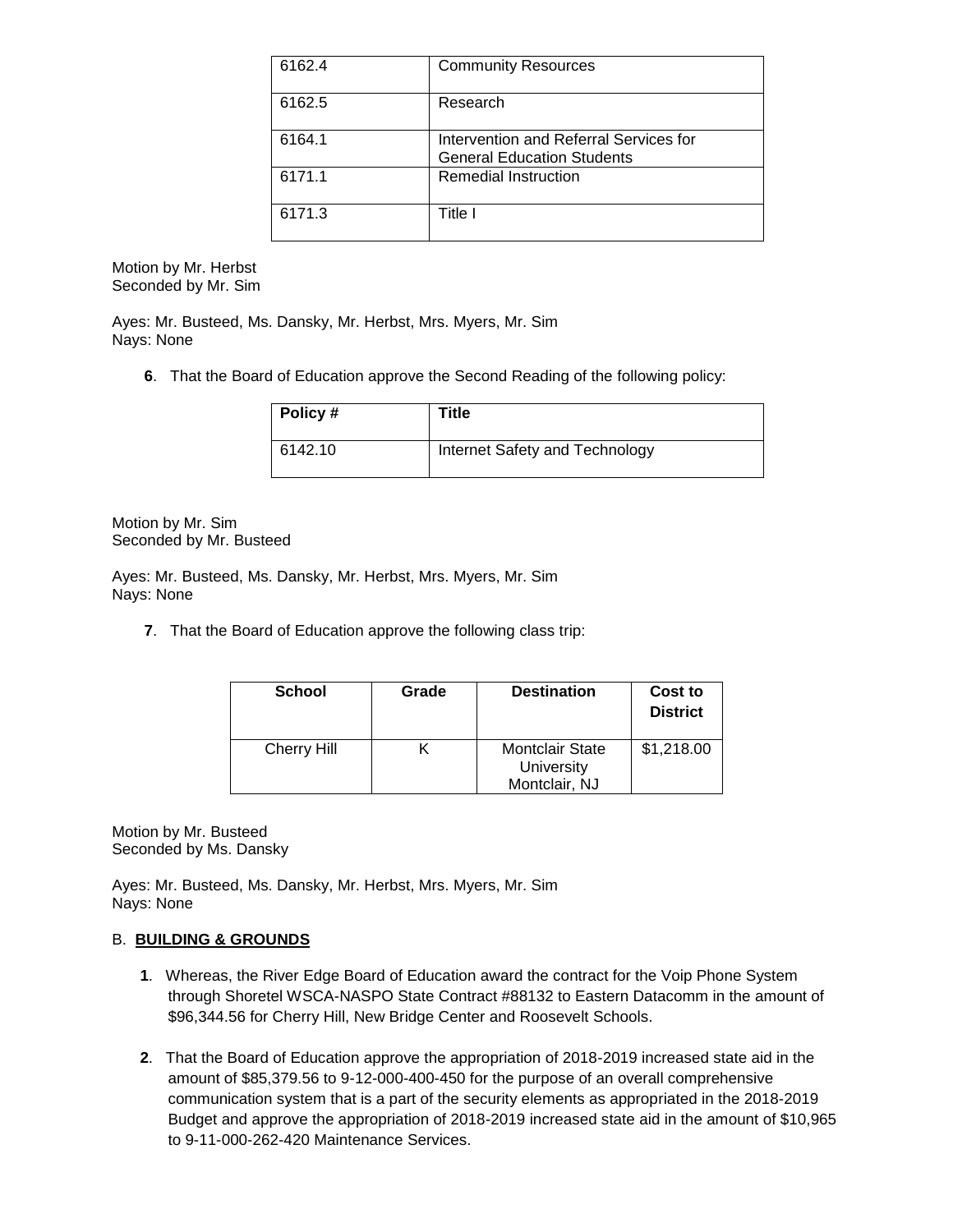Motion by Ms. Dansky Seconded by Mr. Herbst

Ayes: Mr. Busteed, Ms. Dansky, Mr. Herbst, Mrs. Myers, Mr. Sim Nays: None

### **C**. **CURRICULUM/EDUCATION**

**1**. That the Board of Education approve the agreement for the River Edge Board of Education to provide technology services and supplies, security services, and textbooks to the following Nonpublic Schools for the 2018-2019 school year:

> St. Peter's Academy Sinai School at RYNJ Yeshiva of North Jersey Stepping Stone Learning Center

- **2**. That the Board of Education approve the 2018-2019 school year attendance of specific students at Cherry Hill or Roosevelt School which is other than their customary neighborhood school, as on file in the District Office.
- **3**. That the Board of Education approve to allocate State Aid in the amount of \$2,490.00 to 9-11-120-100-101 Grades 1-5 Salaries of Teachers and \$510.00 to 9-11-130-100-101 Grades 6- 8 Salaries of Teachers.
- **4**. That the Board of Education approve the contract between the River Edge Board of Education and Stepping Stone Learning Center to provide Non-public Nursing Services for the 2018-2019 school year.

Motion by Mr. Herbst Seconded by Mr. Sim

Ayes: Mr. Busteed, Ms. Dansky, Mr. Herbst, Mrs. Myers, Mr. Sim Nays: None

### **D. FINANCE/GRANTS/GIFTS**

- **1**. That the Board of Education approve the bills & claims dated August, 2018 totaling \$671,161.54 including checks #41295 through #41343.
- **2**. That the Board of Education approve the bills & claims dated September, 2018 totaling \$764,384.38 including checks #41344 through #41470.
- **3**. Payrolls date July 13, 2018 and July 31, 2018 totaling \$454,042.42 and Payrolls dated August 09, 2018, and August 31, 2018 totaling \$519,417.68 issued therefore, a copy of such warrants list to be attached as part of these minutes. (Addendum)
- **4**. That the Board of Education approve the Budget Transfers for the school year 2017-2018 as of July 31, 2018. (Addendum)
- **5**. That the River Edge Board of Education approve the Secretary's and Treasurer's Report for the period ending July 31, 2018.

Further, we certify that as of July 31, 2018, after review of the secretary's monthly financial report (appropriations section) and upon consultation with the appropriate district officials, to the best of our knowledge no major account or fund has been overexpended in violation of N.J.A.C. 6A:23- 2.11 and that sufficient funds are available to meet the districts financial obligation for the remainder of the fiscal year. (Addendum)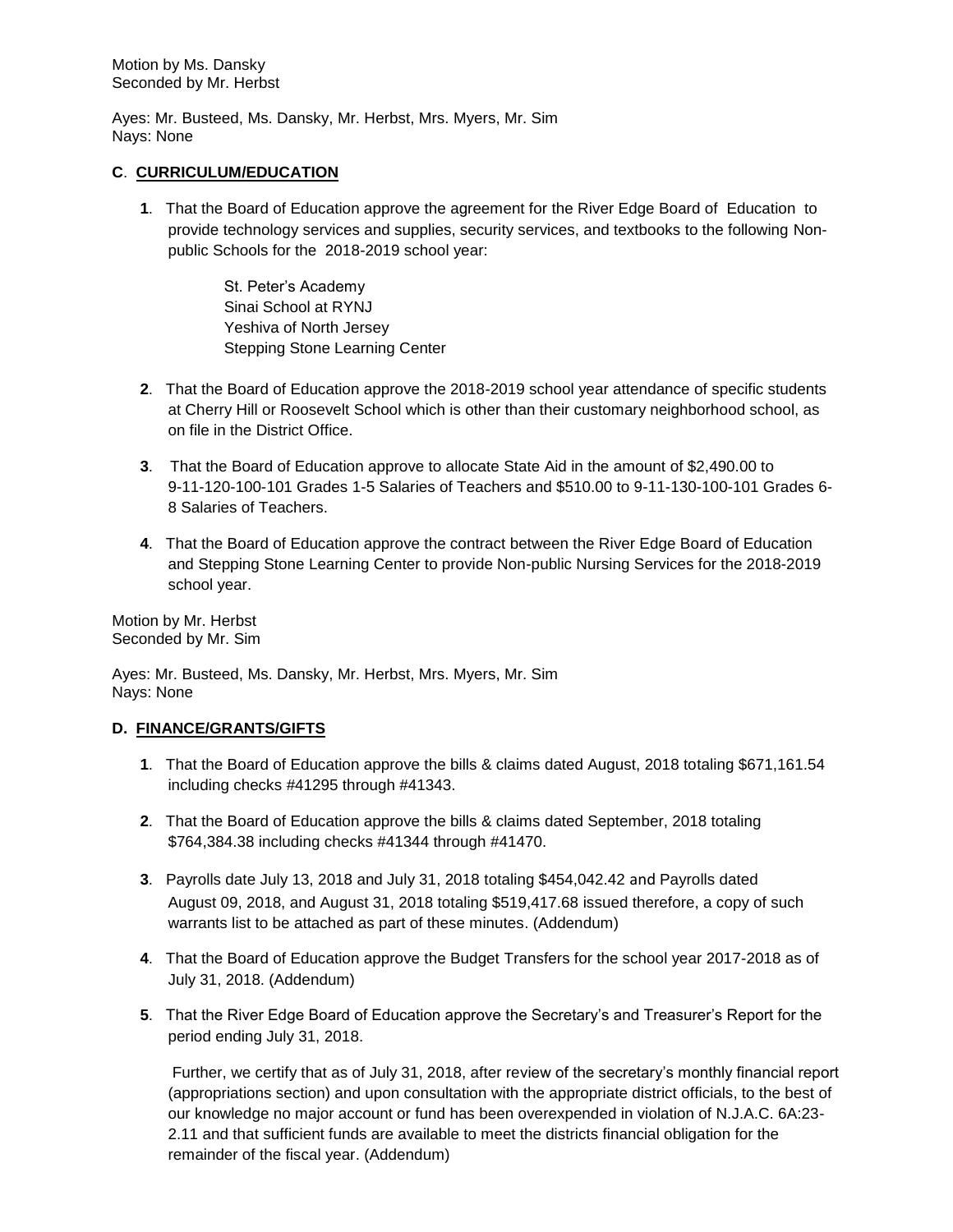Ayes: Mr. Busteed, Ms. Dansky, Mr. Herbst, Mrs. Myers, Mr. Sim Nays: None

## **E. PERSONNEL**

- **1**. That the Board of Education, with the recommendation of the Superintendent, approve Cheyenne Mullen, Part-time 504 Aide, starting on or about September 27, 2018 through June 30, 2019.
- **2**. That the Board of Education, with the recommendation of the Superintendent, approve Luis Cruz, Cherry Hill and Mark Jentz, Roosevelt as Lead Custodians for the 2018-2019 school year, as per contract.
- **3**. That the Board of Education designate Denise Heitman, Attendance Officer, for a yearly stipend of \$500.00 for the 2018-2019 school year.
- **4**. That the Board of Education approve Beth Rosen, Homeless Student Liaison, for the River Edge School District for the 2018-2019 school year.
- **5**. That the Board of Education approve Beth Rosen, HIB Coordinator, for the River Edge School District for the 2018-2019 school year.
- **6**. That the Board of Education approve Rosemary Kuruc, Mental Health Liaison, for the River Edge School District for the 2018-2019 school year.
- **7**. That the Board of Education appoint Michael Henzel as District School Safety Specialist per state law (P.L. 2017 c.162) for the 2018-2019 school year.
- **8**. That the Board of Education approve Maria Pepe as the Primary Project Aide for the 2018-2019 School Year.
- **9**. That the Board of Education, with the recommendation of the Superintendent, approve Grace Behrens, Part-time Aide, starting on or about September 27, 2018 through June 30, 2019.
- **10**. That the Board of Education, with the recommendation of the Superintendent approve a Maternity/Disability leave of absence for Jessica Haynes to commence on or about January 2, 2019 through February 19, 2019, followed by a Federal/State Family leave of absence to commence on or about February 20, 2019 through May 22, 2019.
- **11**. That the Board of Education accept, with regret, the resignation of Jacqueline Fiore, Leave Replacement Teacher, effective December 5, 2018. (Ms. Fiore was originally approved for a second Leave Replacement position from December 5, 2018 through June 30, 2019).
- **12**. That the Board of Education accept, with regret, the resignation of Dawn Iannantuano, Part-time Aide, effective October 5, 2018.
- **13**. That the Board of Education, with the recommendation of the Superintendent, re-approve Maribel Torres, Part-time Academic Support Teacher, BA +15 step 4, for the 2018-2019 school year. Salary will be fully funded by Title1.

Motion by Mr. Busteed Seconded by Ms. Dansky

Ayes: Mr. Busteed, Ms. Dansky, Mr. Herbst, Mrs. Myers, Mr. Sim Nays: None